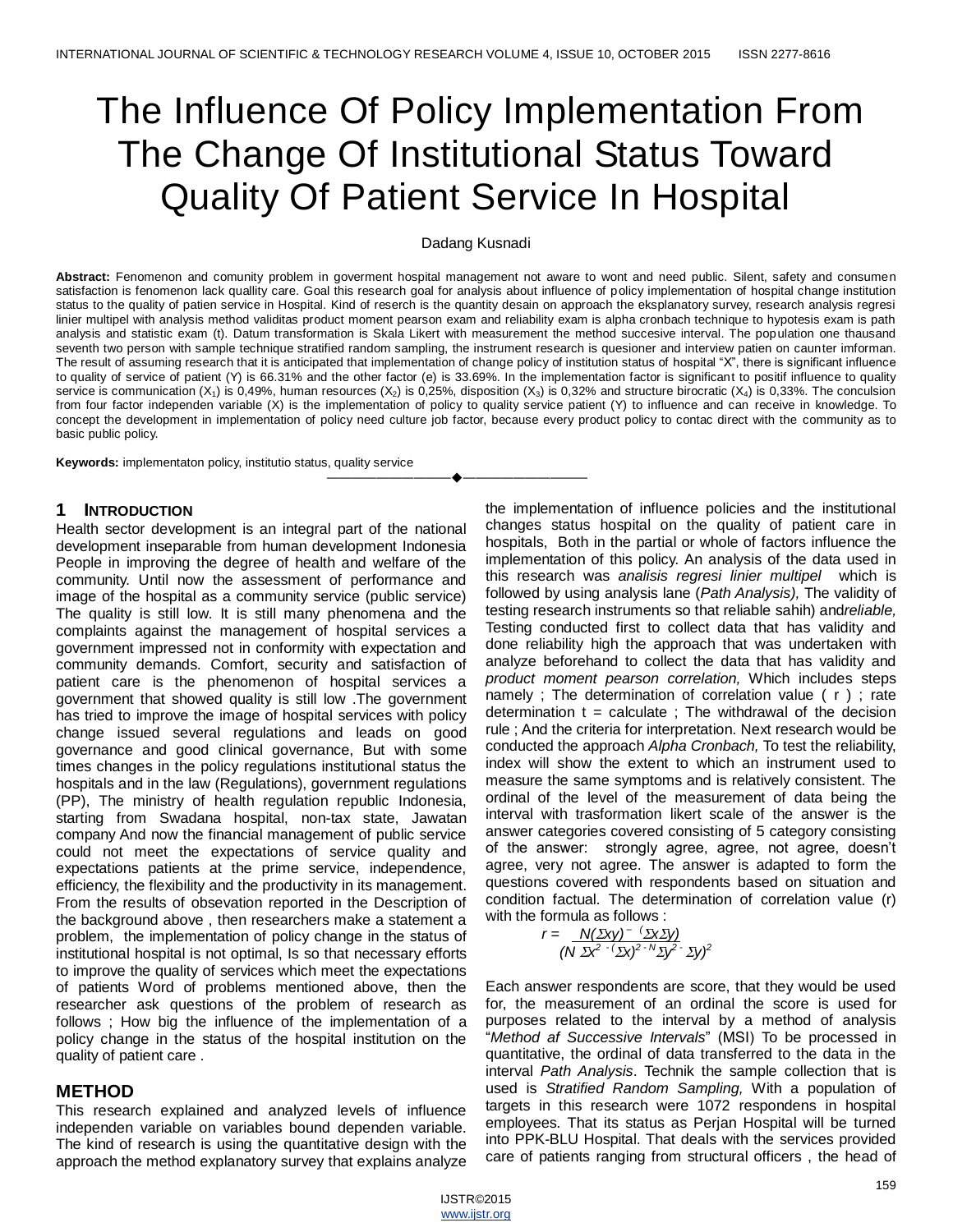Staff Medic Functional and functional official as well as total were 962 patients as *counter improvemant* That there are in the closet pavilion, class I, class II and class III and the room *intensif care*.

#### **RESULT**

[1] The influence of the implementation of policy change in the status of institutional hospital on the quality of patient care in hospitals .Based on the results of research and statistical tests to variable the implementation of policy change in the status of institutional hospital with a symbol (X) ; Which includes the factors in the communication  $(X_1)$  with indicator; Transmission, clarity, consistent, resources  $(X_2)$  With the indicators : staff , information , the authority, facilities . The attitude of managers ( $X_3$ ) with the indicators: behavior, incentives, and bureaucratic structure ( $X_4$ ) with the indicators: standard operating procedure, on the increasing fragmentation significants influential in the quality of patient care ( Y ) with dimension i.e. reliability with the standards of service, capability of providing services , undiscriminating service, responsiveness to complaints patient response indicators , response officials provide patient care and expertise, theurapentic communication with the assurance, and the ability to coordinate the guarantee certainty of service, empathy with ease attention special services and indicators , with the tangibles and facilities According to the demands of patients, facilities as standard equipment, the appearance of civil servants and the appearance of room facilities.

| Variable                 |       | Score   Explanation |
|--------------------------|-------|---------------------|
| Implementation of Policy |       | 0,853 Reliable      |
| Quality of service       | 0.807 | Reliable            |

|       | $\mathsf{X}_1$ | $\mathsf{X}_2$ | X,         | X,             |
|-------|----------------|----------------|------------|----------------|
| $X_1$ | 1.488394668    | $-0.28936$     | $-0.13943$ | $-0.174879879$ |
| $X_2$ | 0.289359249    | 1.939761       | $-0.62251$ | $-0.310620715$ |
| $X_3$ | 0.139427334    | $-0.62251$     | 1.33308    | $-0.123707187$ |
| $X_4$ | 0.174879879    | $-0.31062$     | $-0.12371$ | 1.692872369    |

*Table.4. The result of test (Fcount and Ftable) Influence of policy implementation toward patient service quality*

| Variable                    | $F_{\text{count}}$ | $F_{\text{table}}$ |
|-----------------------------|--------------------|--------------------|
| Implementation<br>of policy | 43.772             | 2,40               |





The influence of factors the implementation of a policy change in the status of institutional the hospital to a significant increase in the quality of patient care at the hospital , namely: the results of the study show that the communication ( $X_1$ ) having of closeness that is significant in the process of the implementation of a policy change in the status of institutional the hospital, where statistical testing obtained a coefficient 0,4980 lane at the impact the total directly factors communication ( $X_1$ ) to the quality of patient care (Y) = 24.80 % marked has gained support .The results of research and statistical tests is also supporting and relevant to the concept of the implementation of policy Change the status of institutional hospital demanded the presence of the activity of communication with the indicators , namely: clarity scores level 872 (63.118) in the category of being , the accuracy of the scores provided by 65.868) in the category of being , consistent scores level 303 (65.86) is located in the prologue is . This proved that a communication that conducted in the the implementation of a policy change in the status of institutional the hospital , either between a determining / decision makers and apparatus institutions implementor a policy change in the status of institutional the hospital, as an effort to concrete has not been as expected desirable to increase the quality of patient care at the hospital . Counter information obtained problem in the process of implementation among other: obscurity messages and interpret wrongly, the accuracy of a message and lacking focus, the consistance the message being delivered, understanding a message is received .Should be getting better and better communication between a doctor with a patient, a nurse with patients, decision makers of the and officers implementor institutions, the more effective also the implementation of a policy change in the status of institutional the hospital in the effort to improve the quality of patient care at the hospital. The results of research the resources  $(X_2)$  showed the closeness that significant in the process of implementation of policy change in institutional status. The results of the statistics obtained the coefficients 0,2563 lane with the influence of total quality of services to patients ( Y ) is 6,568 %. Marked received positive support. The results of research and test these statistics support and relevant to the concept of the implementation of policy change in the status of institutional hospital demanded the resources to the indicators, namely: staff scores level ( 66.84 292) in the category of being, the ability of the scores 615 ( 66.84) in the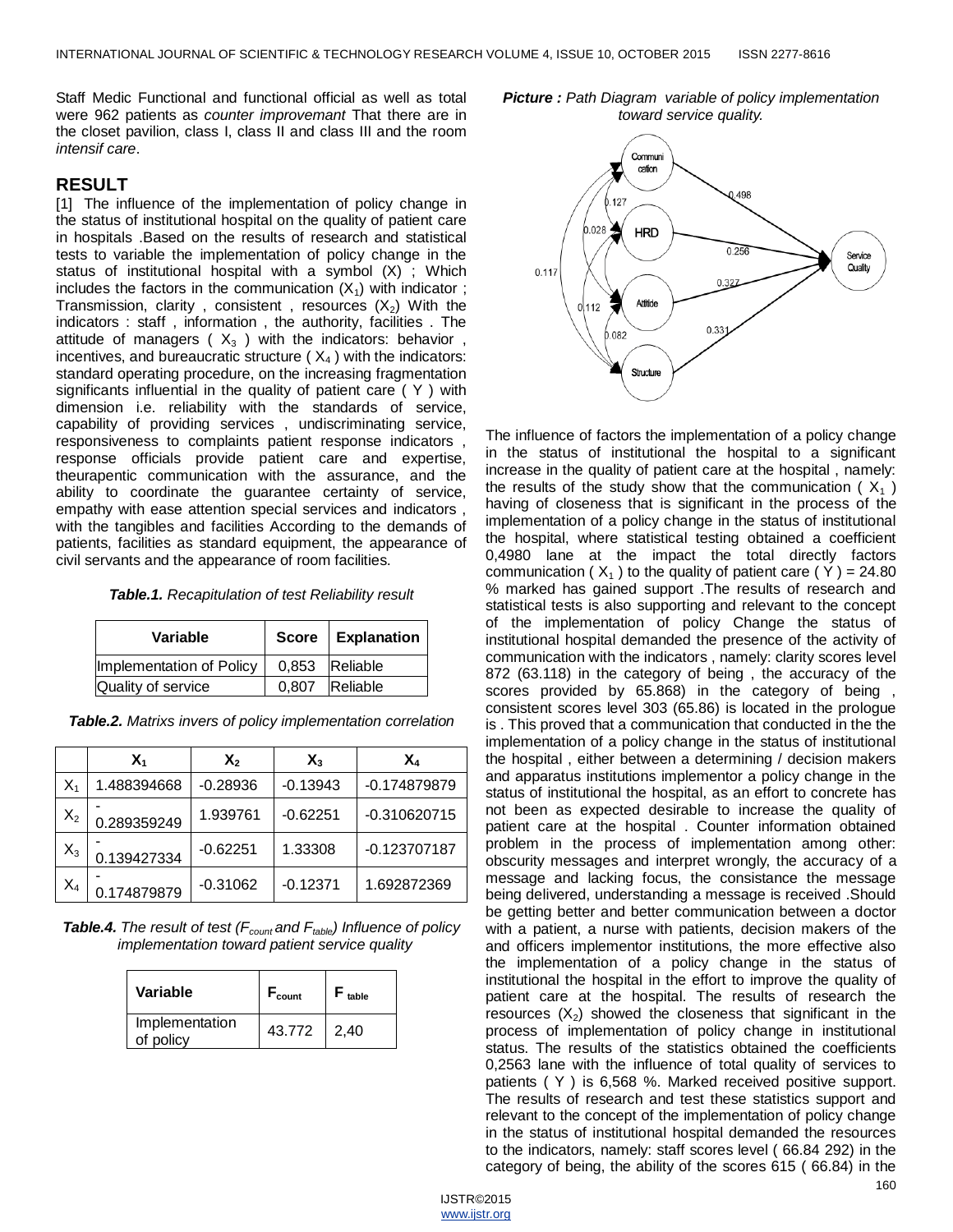category of being , the scores facilities 969 ( 70.21) is located in the category of good. This proved that resources conducted in the implementation of policy change in the status of institutional hospital, both between the determination and decision makers and city officials and the implementor policy change in the status of institutional hospital, as a concrete not met in accordance with the hope of desired in

*Table.5. The result of Variabel test from policy Implementation Toward service quality.*

| <b>Dimension</b>                     | Uji t $_{\rm count}$ | $_{\text{table}}(5\%)$ | <b>Explanation</b> |
|--------------------------------------|----------------------|------------------------|--------------------|
| Communication $(X_1)$                | 6.60851              | 1.99                   | Significan         |
| Human resourse $(X_2)$               | 2.97903              | 1.99                   | Significan         |
| Officer's attitude $(X_3)$           | 4.58581              | 1.99                   | Significan         |
| Struktur birokrasi (X <sub>4</sub> ) | 4.12625              | 1.99                   | Signifikan         |

Improve the quality of patient care at the hospital. Counter information obtained to constraint in the process of implementation among other : staff less supportive because they have not been understand the purpose and objective as the ability of human resources lacking conformity to the procedures and the system complete services events are not based on standard, non-compliance of facilities. Should be getting better and better a power source in decision makers of the and officers institutions implementor, The more effective institutional status also the implementation of policy change in the hospital in efforts to improve the quality of patient care in hospitals. The results of the attitude ( $X_3$ ) showed the close relationship in the process of implementing a significant institutional change its policies.Test results obtained by the statistics 0,3271 coefficient influence the quality of patient care ( Y ) as 10.696 %, they received positive support and relevant.The results of research and statistical tests is also supporting and relevant to the concept of the implementation of a policy change in the status of institutional hospitals which demands implementing attitude with the indications namely: staff by 347 his score into the category of a good 726 personality his score into the category of a good and the readiness his score 1124 is at good category. This proved that attitude implementation conducted in the implementation of a policy change in the status of institutional hospital support either between a determining / decision makers and apparatus institutions implementor a policy change in the status of institutional hospital as an effort to concrete are not being met as expected desirable to increase the quality of patient care at the hospital. Counter information obtained of constraints in the process of implementation among other: the compliance level and do not have belief and trust in, absence of recognition, incentive and support, work does not have high motivation, tendency Implementor , the more effective implementation of policy also change the status of institutional hospital in efforts to improve the quality of patient care in hospitals. The results of research the bureaucratic structure ( $X_4$ ) showed the closeness that significant in the process of implementation of policy change in institutional status .The results of the statistics obtained the coefficients 0,3316 lane with the influence of total bureaucratic structure to the quality of patient care (Y) is 10.997 % , marked has gained support and relevant to facilitate the implementation of service . the exercise of service, obscurity structures until the committee said he was

rich in a prim, the bureaucrats the lack of synergy in work, the bureaucratic structures little regard for the interests of patients. Should be better as a bureaucratic structures in decision makers / chief executive / implementor, and officers the more effective implementation of policies and institutional changes status hospital in efforts to improve the quality of patient care in hospitals.

### **DISCUSSION**

The government are making efforts to do various a policy change in the status of institutional hospitals to create a quality of services in accordance with their needs and expectations consumers / clients. This study was conducted to obtain information and analyzing the influence of the implementation of a policy change in the status of institutional hospitals use 4 ) factors Edward-III according to the theory as independent variable i.e. communication, resources, attitude executives and the structure of bureaucracy. The quality of service as a dependent variable ( output variables ) i.e. tangible, empathy, reliability, responsiveness, assurance. Resources and bureaucratic structure as input variables and communication and implementing attitude as a process variable , work culture as a factor to five who will support process to create a quality of patient care at the hospital. The development of the theory of the implementation of public policy, namely the implementation of public policy on the theory oriented according to Edwards III used in this research , hence writers can be said the results of the study on the theory is as a logical consequence of the invention of writing a dissertation this .First the theory of Edwards with four factors it is implemented, people--the communication, resources, the attitude of managers, and the structure of the bureaucracy is an affirmation that reflect on existence of more bureaucratic apparatus as well as government policies and the implementor actor. The second, that theory not yet consider empirical real conditions as the base of the implementation of community policy, especially in people--the attention to the development of other factors working culture where the policy is implemented, any product for any policy which will be implemented, or ascertained rises in direct contact with the community as a base of the implementation stage of it.. Because that is, hence writers may be asserted that in the process of implementation of policy, besides attention and apply to four factors according to Edwards III of the implementation of policy, other factors also need to pay attention to where employees work culture is the product of the policy will be implemented. The results of the research necessary cultural factors working constructed as a model for the implementation of development policy; constituting a norm of the fundamental principle that binds the individuals to behave in a patient care in hospitals. The development of the implementation of the policy the Edwards be construed as the following: the development of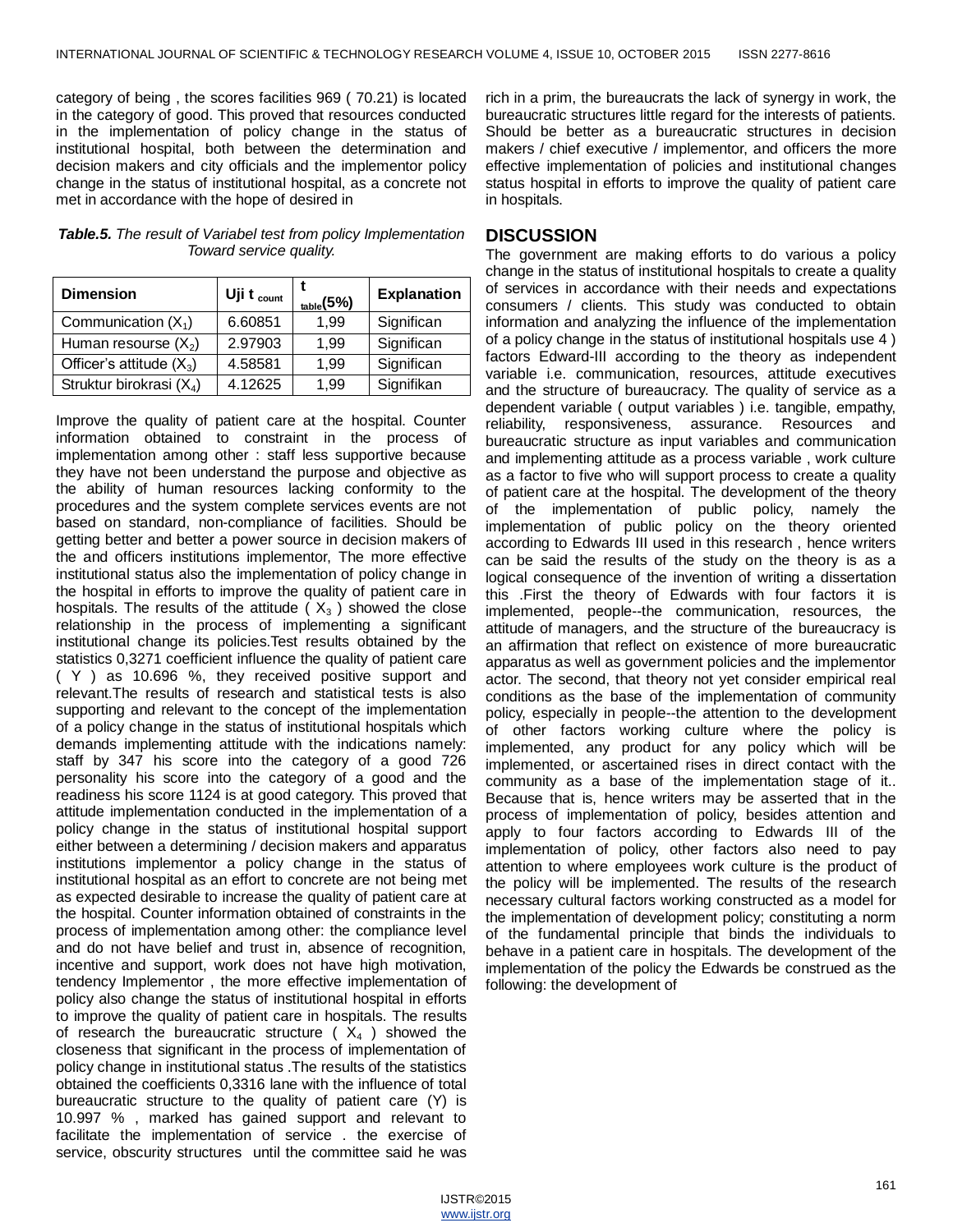

A model of the implementation of the policy that is the culture of labor standards behave as constituting a fundamental principle binding the individual to behave in health care. Institutional dimension: hospitals former times was still be missionaries in a foreign language, it smells the organizational structure and institutional staff on the line since the Dutch colonial era and even during the hospital as a legacy of colonization, there are well known names which retain the war, the hospital because of the leading social services. An institution to be in the office of a director concurrently to provide services. Within the institutional hospitals owned by Dutch government gradually handed over to the government with the activity in a staged manner service, with their working institution for managing the hospital is known his leadership were very disciplined and was very professional that only for the benefit of community service poor or less well-off .Their working attached to employees with the attitudes and behavior do not expect for change, from generation to generation has the habit of and of the nature of and the driving force that be entrenched within a group are running into problems done in the hospital .The concept of their working according to Triguno ( 1999 ) is a philosophy appreciate view of life as values that being of the nature, habits and driving force as well as be entrenched in the life of a community groups or organization. Confirmed by Triguno that cultures employment is one component of human qualities very attached to the identity of the nation and become a yardstick the base of development. The dimensions of motivation at the hospital service provider, following changes and challenges as a service industry and the development of service. It is looming on the existence of motivation of the service of patients treated , to respond quickly and right do not know the difference in rank, the group, the tribe, the status of, the economy, religion, but upholds the spirit of tolerance of patient care in a frame of nationalism. Dimensions mentality and morality implementing apparatus policy dimension that is important, in the success of any product measures which would be implemented. Suitability and the ability of duty that have been carried out is in line with the tasks and role of organization and the function of the hospital. Ndraha ( 1998 ) has suggested culture of a work as operational is a group of a base mind or mental program that can be used to improve the efficiency of work and cooperation a human being possessed by a community group. Increased capacity and expertise dimensions mentality of implementing reform through training and skills to improve the quality of services in accordance with the development of advanced technological progress and change medicine and the needs of the organization. Carry out work culture had meaning in a very,

because it would change attitudes and behavior in accordance with the value of human resources and the norm in the environment. Ndraha (1998) in his research found the correlation between positive and significant cultural organization with the achievement of its employees, among other cultural work of one thing that need attention in improving the quality of service. And morality of implementing reform is an important dimension policy, in determining the success of any product policy will be implemented. Equivalance and the ability of the task have been implemented in accordance with the duty and the function and role of the organization of the hospital. Ndraha ( 1998 ) said cultural work. Cultural factors such work is considered important consideration in order the implementation of public policy. Because according to e Marshall ( 1996) development of the culture of work required of ethics of cooperation that will be playing an effective system work with other parties. Hence not a product when government policy will be implemented experienced the challenges and changes in operational received little support ethics cooperation, in accordance with policy change in the leaders of the cabinet then policies follow him. Based on the results of research and discussion of the previous then things can be summed up as follows: the implementation of a policy change in the status of institutional hospital significantly impact on the quality of service. The implementation of policy factors consisting of: communication resources, attitude committee said bureaucratic structure its influence large enough on the quality of service. Out of four of these factors communication factors have the biggest impact, while resources having influence smallest. This proved that the existence of resources shows a condition that has not yet become serious attention from hospital. In this research another factor which complement the implementation of policy concept espoused by Edwards III namely cultural factors of work as the base of the implementation of public policies particularly in institutional hospital. Suggestions that is the development of scientific aspects that can be raised the writer is as follows: deals of this research was conducted using explanatory survey design in quantitative , and more to gain an understanding that deep and comprehensive implementation of the policy change the status of institutional hospital, need to be equipped with research in the design of qualitative analyze more in-depth factors to any other policy implementation. The effort to improve the quality of patient care, requiring support human resources that have the ability, inventiveness and skill in providing services. Empathy / concern employees the room services for providing health services are counted as the family s brother own, so that needs to be accompanied with the attitudes and behavior that professional based on need and demands patient and or his family. It is deemed necessary to do further research in order to enrich science is the science of public administration, especially the implementation of a policy change in the status of institutional the hospital, bearing in mind there are other factors, namely culture work also influence are permitted successfully the implementation of a policy change in the status of institutional the hospital. Practical suggestions which are can be thought writer is as follows: in order to improve the quality of service, the necessary efforts to increase the effectiveness of hospital institutional status of the policy change by increasing the effectiveness of communication, resources, the attitude of managers and bureaucratic structure. Increase communication effectiveness of institutional status in the implementation of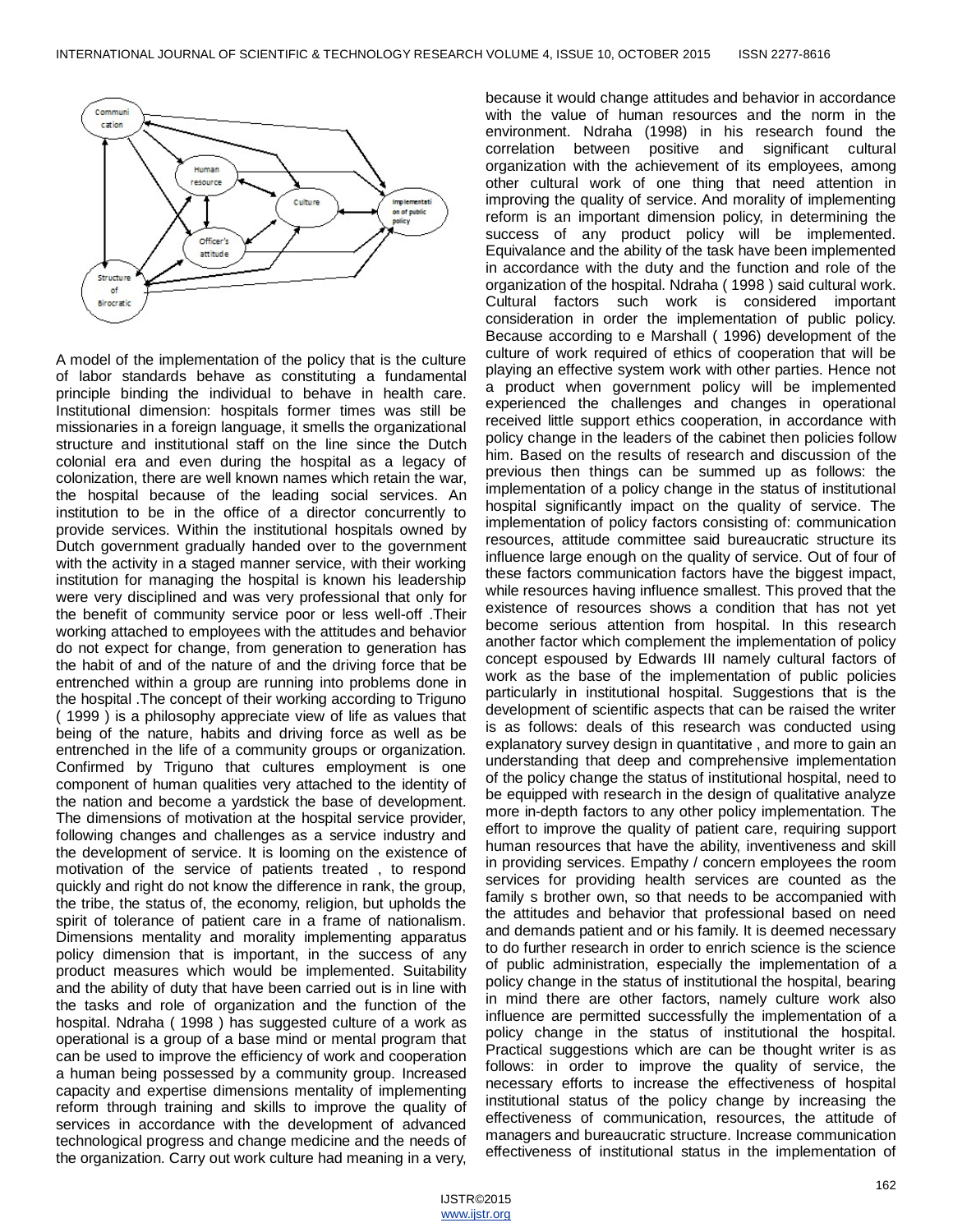policy change can be done by making hospitals and more types of media communication including with computerized to use technology can be accessed quickly, proper and efficient. The increase in resources done by improving the quality implementor policy, financial support and procurement of information and supporting facilities. Improving the quality sparatur/implementor policy can be done with the road increased capacity and professionalism of apparatus, through education and training of policy change in status of institutional hospital, as well as proper selection in accordance with the ability and the background of education relevant.The increase in the attitude of managers can be improved by doing the reinvigoration of understanding officials about the importance of policy change in the status of institutional hospitals to improve the quality of patient care. In efforts to encourage an increase in the attitude of officials in support of the implementation of policy change in institutional status needs to be given an award (rewards for reform that really carry out the task of policy change in status institution of hospital. The increase in the structure of the bureaucracy done with more playing an effective role and structure of the organization of the offender independently and not attached to the structural and functional .Then give priority to the team work in improving the effectiveness of the implementation of policy change in institutional status. The increase in other factors that also influence on the effectiveness of the implementation of policy change in the status of institutional hospital, is attention to cultural work as the base of the implementation of policy change in the status of institutional hospital .Attention to this factor, it can be done through increased understanding and officials on implementing policy dimensions, people-the conformity between the ability of officers with the function or duty, provider responsive enough to serve patients and hospitals as an institution held training to improve the ability of implementing reform in accordance with the development and change the status of institutions and hospitals.

## **SAY THANK YOU**

The responsibility of writing a dissertation as a form of academic study in order to end a doctoral program of social sciences that the concentration of the administration fully aware that no escape from a deficiency and the perfection and limitations, whether they are in engineering and academic writing. Hopefully this research result will be a reference in order to study science and development administration, especially in the field of public policy implementation .Writing a dissertation is not in spite of assistance and guidance of various parties. As a form of all that, hence writers please he expressed gratitude and appreciation to the honorable: highest Mr. Prof.Dr.Gandjar Kurnia,Ir.,DEA; Mr. Prof.Dr.H.A.Himendra Wargahadibrata, dr.,SpAn.,KIC; Mr. Prof.H.A.Djadja Saefullah,Drs.,MA.,PhD; Mr. Prof.Dr.H. Dedi Rosadi,Drs.,MS; Mr. Prof.Dr. H. Karhi Nisjar,S. Akt.,MM, Mr. Prof.Dr.Yosy Adiwisastra, Mr. Prof.Dr.J.Winardi.SE; Mr. Prof.Dr. H.Asep Kartiwa,Drs.,SH.,MS, Mr. Prof.Dr.H. Budiman Rusli, Drs.,MS; Mrs. Prof. Dr.Hj.Cissy S. Kartasamita, SpA(K).,MSc, Mr. Prof.Dr.H. Sugana Tjakrasudjatma,dr.SpM; Mr. Prof.Dr.H. Gantira Natadisastra, dr.SpM and Mr. Edi Djunaedi,dr.SpM; Mr. Prof.Dr. Burhan Arief,Ir.; Mrs. Dr.H.Farida Sirlan,dr.,SpM, For guidance and direction of dissertations. Support and the spirit of researchers' mother beloved and family and his wife and children. Finally Allah swt has the science of the right, the love and most merciful and only to goodness he is who can respond and help all parties had been given to the author of. Hopefully a blessing and always its blessing and guidance to us all Amen.

## **REFERENCES**

- [1] Abdul Wahab, Solichin, , 2000. Policy of Analisis : Formulation To Implementation Of Public Plicy, Jakarta : Bumi Aksara.
- [2] Aditama, Yoga Tjandra. 2004. Mangement and Administration Hospital, Ed-2, UI Press
- [3] Djadja Sefullah, 2005, Implementation and Practice of Public Administration, Doctoral Program Padjadjaran University.
- [4] Edward III George. 1980. Implementing Public Policy, Congressional Quarterly Press
- [5] Edward III George C and Sharkansky, Ira. 1978. "The Policy Predicament : Making and Implementing Of Public Policy." San Fransisco : W.H.Freeman and Company.
- [6] Goetsch L.David and Davis B.Stanley,2002. Total Quality Management. Second Edtion. Jakarta : PT Prenhallindo.
- [7] Grindle, 1980. Public Choices and Policy Change, John Hopkins University **Press**, Baltimore and London.
- [8] Howlett, 2003.Studying Public Policy, Second Edition Oxford University Press.
- [9] Ibrahim, Amin., 2003. The Main Points Public Adminsitartion and Implementation, Doctoral Program of Padjadjaran University.
- [10] Ingraham W.Patricia and Rosenboolm H.David, 1992. The Promise and Paradox of Civil Service Reform, University of Pittsburgh Press, London.
- [11] Mazmanian and A Sabatier, 1983. Implementation and Public Policy, Scott Foresman and Company.
- [12] Mustopadidjaja, 2003. Management Proses and Public Policy : Formulation, Impelementation,and evaluation Of Performance, Jakarta : Public Administraion Institution and Duta Pertiwi Foundation.
- [13] Sabatier, Paul dan Mazmanian, Daniel.1998. The Condition of Effective Implementation Research. Dalam Stillman II, Richard J. Public Administration : Concepts & Cases, Hlm.374-388, Boston : Houghton Mifflin Company.
- [14] Subarsono, 2005. The Analisis Of Public Policy, Yogyakarta : Pustaka Pelajar.
- [15] Tachyan, 2006,. The Implementationi Of Public Policy, AIPI-Puslit Unpad, Bandung